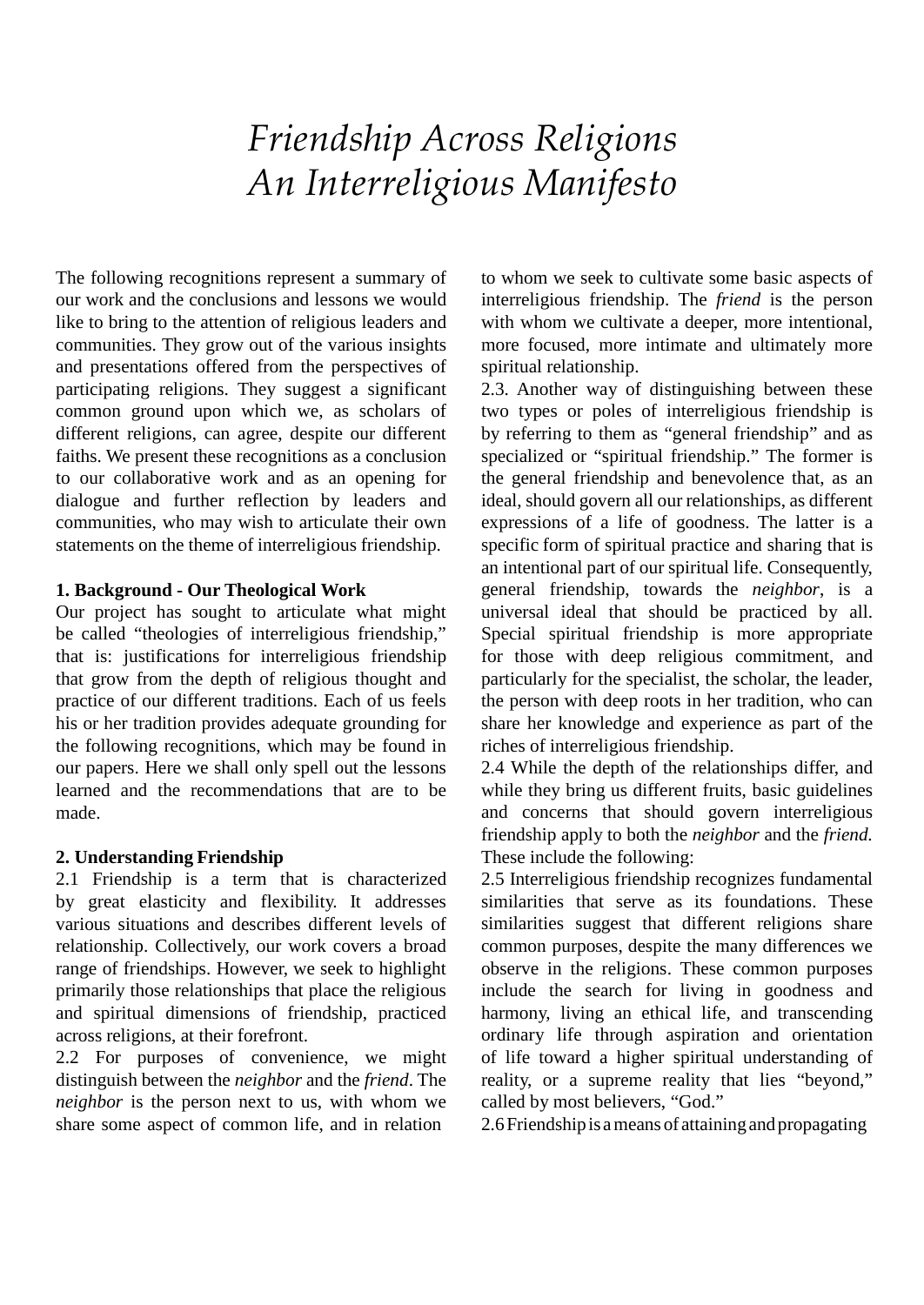these higher goods, commonly recognized by our different religions.

2.7 While friendship is indeed an instrument - for the good and for spiritual growth, we recognize in interreligious friendship more than the instrumental relationship, by means of which economic, social, political, diplomatic or other ends are achieved. Friendship is recognized as an important goal and value, rather than simply as a means to attaining "non-spiritual" goals. Friendship thus lies beyond self-interest, and is characterized by a higher common interest.

2.8 Friendship is characterized by reciprocity and engages both sides to a relationship. Friendship is thus based on a mutual give and take.

# **3. Approaching Difference**

3.1 Friendship, in some views, is also founded upon difference and is driven by the creative tension between similarity and difference.

3.2 It is our recognition that difference, and in particular difference in religious belief, is not a reason to avoid friendship. On the contrary, the challenge of constructing friendship across religious difference can lead to deep friendship and is the source of great mutual benefits.

3.3 Interreligious friendship is not friendship that casts aside religious difference, overlooking it in the interest of perceived commonality. Rather, it is friendship that keeps us mindful of religious difference, and approaches this difference as a means of learning, growth and transformation that occur within the friendship. Thus, religious difference can be approached as a source of blessing.

3.4 Recognition of difference is an invitation to learning and understanding. Mutual learning and the quest for mutual understanding are the hallmark of interreligious friendship.

3.5. Learning in the framework of interreligious friendship has the double benefit of better understanding of the other, as well as a much deeper self-understanding. We consider interreligious friendship a primary means for deepening self understanding of individuals and religious communities, as they seek to articulate their particular identity and vision in today's world.

3.6 One important aspect of such mutual learning is the study of the Scriptures of the other, the friend. We recommend such reading take part in a spirit of friendship, benevolence and generosity, seeking to appreciate the beauty and the riches of the other's Scripture, rather than finding fault in it. Openminded engagement of the other's Scripture may be

as transformative as interreligious friendship itself.

3.7 Each one of us affirms deeply the Truth taught in his or her religion and approaches it as an expression of Truth. This does not, however, prevent us from cultivating friends from other traditions, or engaging in a friendly approach to their Scriptures and wisdom. The spiritual commonality we recognize between our religions is ultimately of greater significance than differences in teaching, that believers affirm as Truth. Ultimately, the Truth that our traditions teaches us concerning the higher reality transcends our understanding. We approach our friends informed by a humility that allows us to be open to their testimony to the spiritual life and to the benefits this may bring us, without compromising or minimizing the Truth we affirm in our own traditions.

3.8 As we approach our friend from another religion, we do so with a heart that is open to what lies beyond our differences.

# **4. Upholding Identity**

4.1 Our religious traditions have long-standing concern with issues of integrity, authenticity and identity. Maintaining the identity of our religious community is a primary concern of the teachings of our religions, as taught today.

4.2 The practice of interreligious friendship should not be a means of weakening or diluting identity. Rather, it should be a means of strengthening and deepening it.

4.3 For this reason the kind of deep interreligious friendship, referred to above (2.3) as the *friend*, is best practiced by individuals firmly rooted in their traditions. The practice is particularly appropriate for those who have deep religious commitment to their tradition, and in particular for religious leaders, teachers and specialists. For these, the dangers to identity are almost nonexistent, while the benefits of understanding, enrichment and self transformation are enormous.

4.4 Practice of interreligious friendship requires trust. The trust is conditioned upon the degree of security that a particular community under specific circumstances feels. It is also related to the way in which members of the other religion offer and practice friendship. Trust in friendship must be mutual.

4.5 We consequently condemn unequivocally any attempt to practice interreligious friendship as a means of proselytizing and gaining members to one's religion from among "friends" falsely acquired.